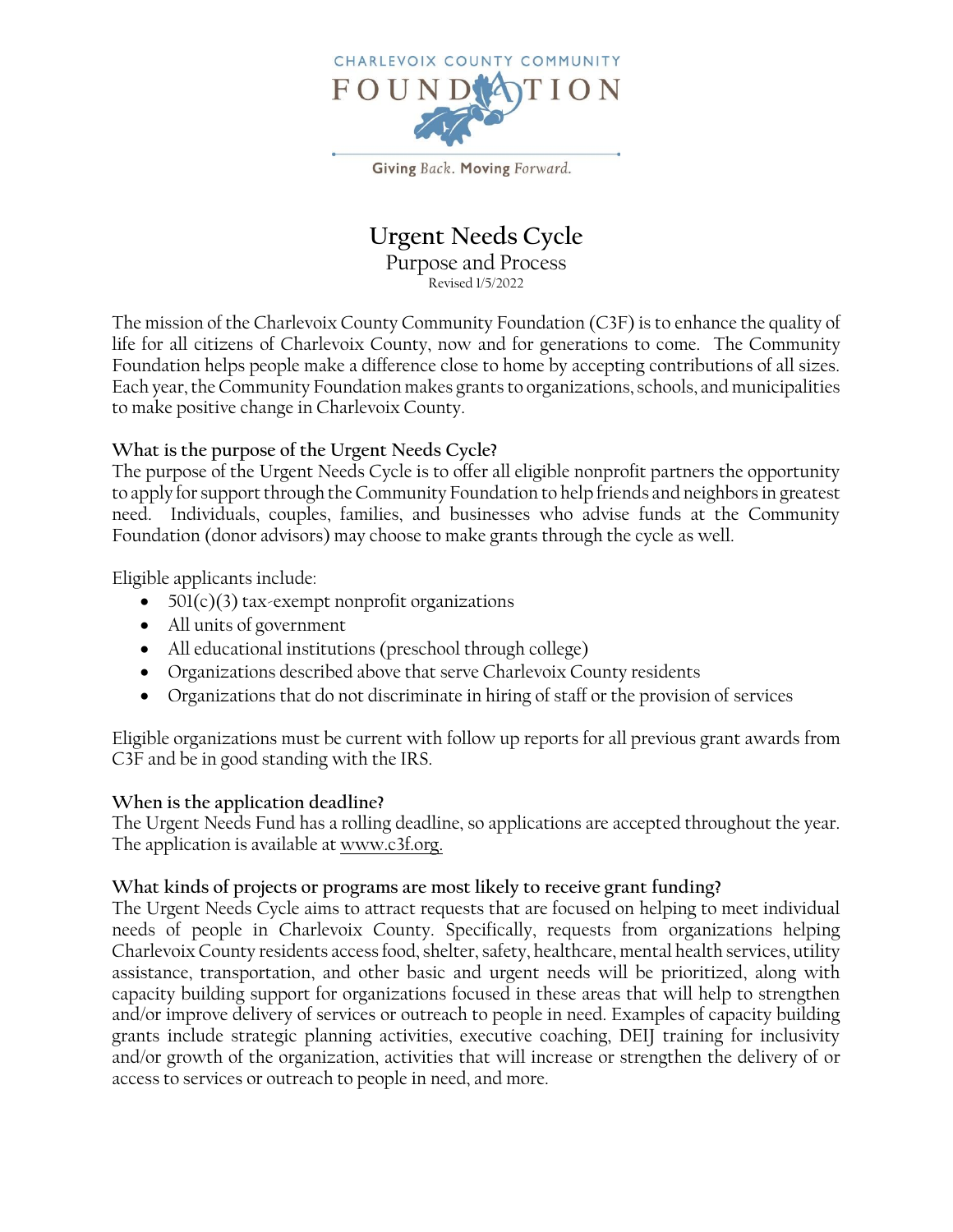Successful requests may include any of the following characteristics: demonstrate collaboration, address new needs or try new approaches for existing needs, encourage people to help themselves, focus on prevention of problems, and/or avoid duplication of services.

Urgent Needs grant proposals will additionally be evaluated on the following specific criteria:

- Organization's impact in the community
- Organizational capacity (leadership, staffing, planning, etc.)
- Potential impact of funds on organization's success and sustainability
- Directness and duration of funds on community and individuals in need
- Organization's solvency and sustainability
- State of the community at time of request

# **What kinds of grants are generally not funded?**

The Community Foundation's Urgent Needs Cycle generally does not fund annual fundraising campaigns, political campaigns, deficit spending, sectarian projects, or services normally supported by tax dollars.

## **All grant applications require a cash contribution. How much is necessary?**

It depends on the topic and scope of the project, but the expectation is that nonprofit partners will contribute to the budget of the project or program.

#### **What size grants are available in the Urgent Needs Cycle?**

This cycle encourages grants of all sizes. The request size should reflect the organization's need for the project or program. Donor Advisors may also decide to contribute through their Donor Advised Funds. Community Foundation staff can provide additional guidance and information, if needed.

#### **How does the Community Foundation make Urgent Needs Cycle grant decisions?**

Community Foundation staff will review grant applications and recommend funding to the Board of Trustees. The Community Foundation will also share these opportunities with donor advisors, who may choose to make grant recommendations from their funds.

## **When will grant funding decisions be announced?**

C3F staff will generally notify grant applicants within a two-week period from the time the application is submitted.

## **What kind of follow up reporting is required?**

The grant period is six months to one year. A follow up report is available through the online grant portal to share about the successes of the program or project as well as the lessons learned. Providing photos is encouraged. Funded organizations will receive a reminder from [administrator@grantinterface.com](mailto:administrator@grantinterface.com) two weeks before the follow up report is due, then again one day prior to the due date, and once more if the report has not been submitted by the deadline. If the program or project is delayed or cannot be completed within the time period, the organization's representative should call the Community Foundation.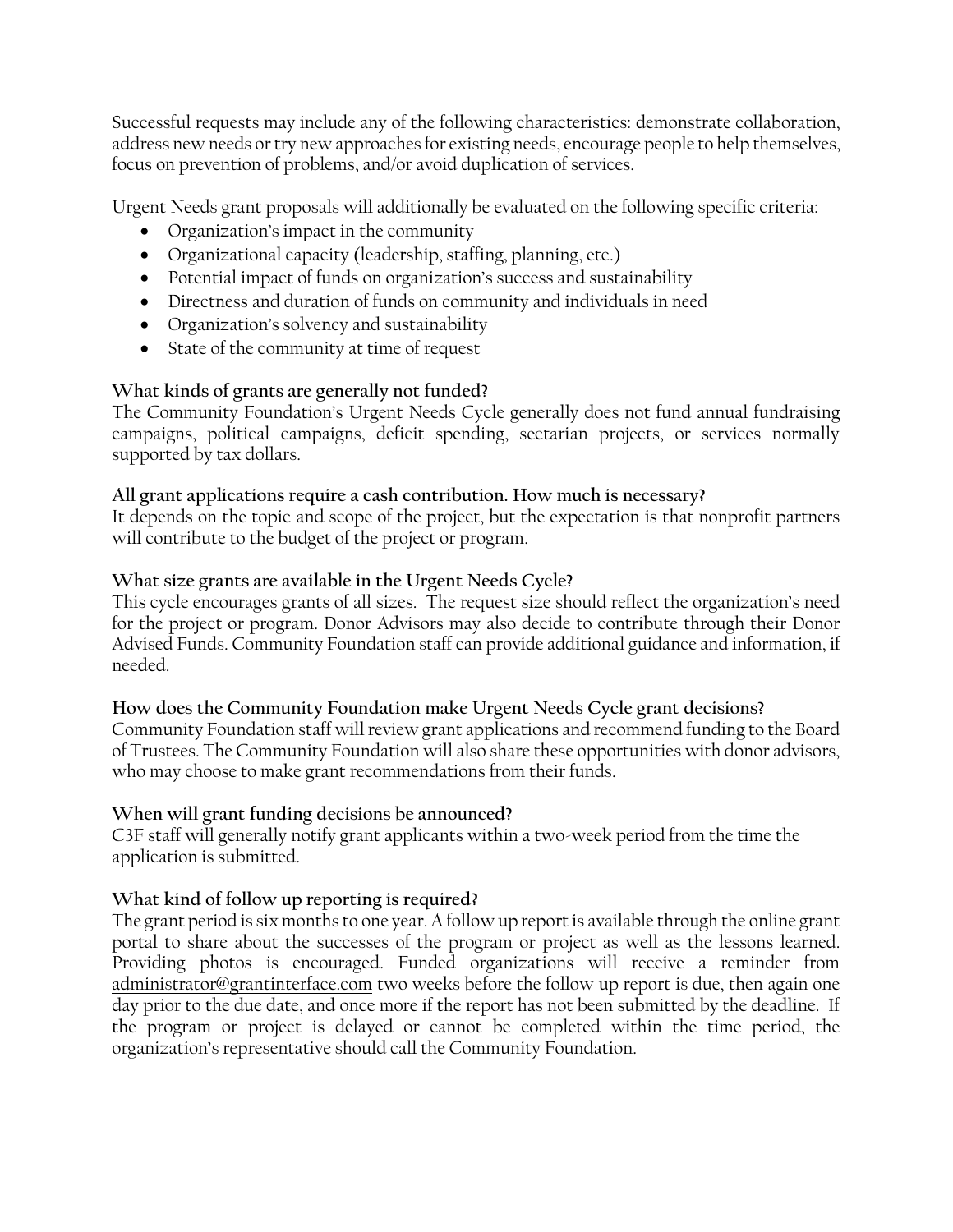**Are there any other requirements?**

- The governing board of the organization is responsible for appropriate use of funds and project implementation.
- Applicants must be current with follow up reports for all previous grants in order to apply.
- Proposals from faith-based organizations must address community needs and
	- Have a clearly demonstrated public benefit
	- Be fully accessible to all people regardless of religious beliefs and lifestyle choices
	- May NOT require anything in return for services provided. Examples: attending services or prayer groups and/or volunteering, etc.

# **How to Apply for an Urgent Needs Grant**

**Step 1: Contact Ashley Cousens to discuss your eligibility**. If your organization's need is a good fit for the Urgent Needs Cycle, you will receive an access code for the online grant application. Email acousens@c3f.org to get started.

**Step 2: Visit [www.c3f.org](http://www.c3f.org/) to log on to the online grant application ("Accepting Applications" link for the Urgent Needs Grant Cycle).**

- If you have an account already, you may log on and proceed to the application using your access code.
- If you do not already have an account, you will need to create one (each user needs their own username (email address) and password) before proceeding to the application using your access code. The user who starts the application has primary editing rights for the application. This person can invite others to contribute to the application once they have started.

**Step 3: Complete the online grant application.** You may save your work and return at any point prior to submitting your application. The application can be shared with others who may be sharing the responsibility of writing the grant proposal and completing the application. To utilize this feature, click on "collaborate" at the top of the application and enter the email address of the person needing access. Contact Ashley Cousens if you need help troubleshooting this feature. Once you submit your application, you will receive immediate confirmation via email. You may be contacted with further clarification questions regarding your application and/or eligibility.

**Step 4: The Community Foundation will share your applications with donor advisors to encourage grant support.** 

# **If Funded…**

**The Community Foundation will share news of the grant decisions** within two weeks of you submitting the application. This will allow time for a decision to be made and for the C3F Board to approve the funding. The grantee organization will receive notification detailing the funding decision.